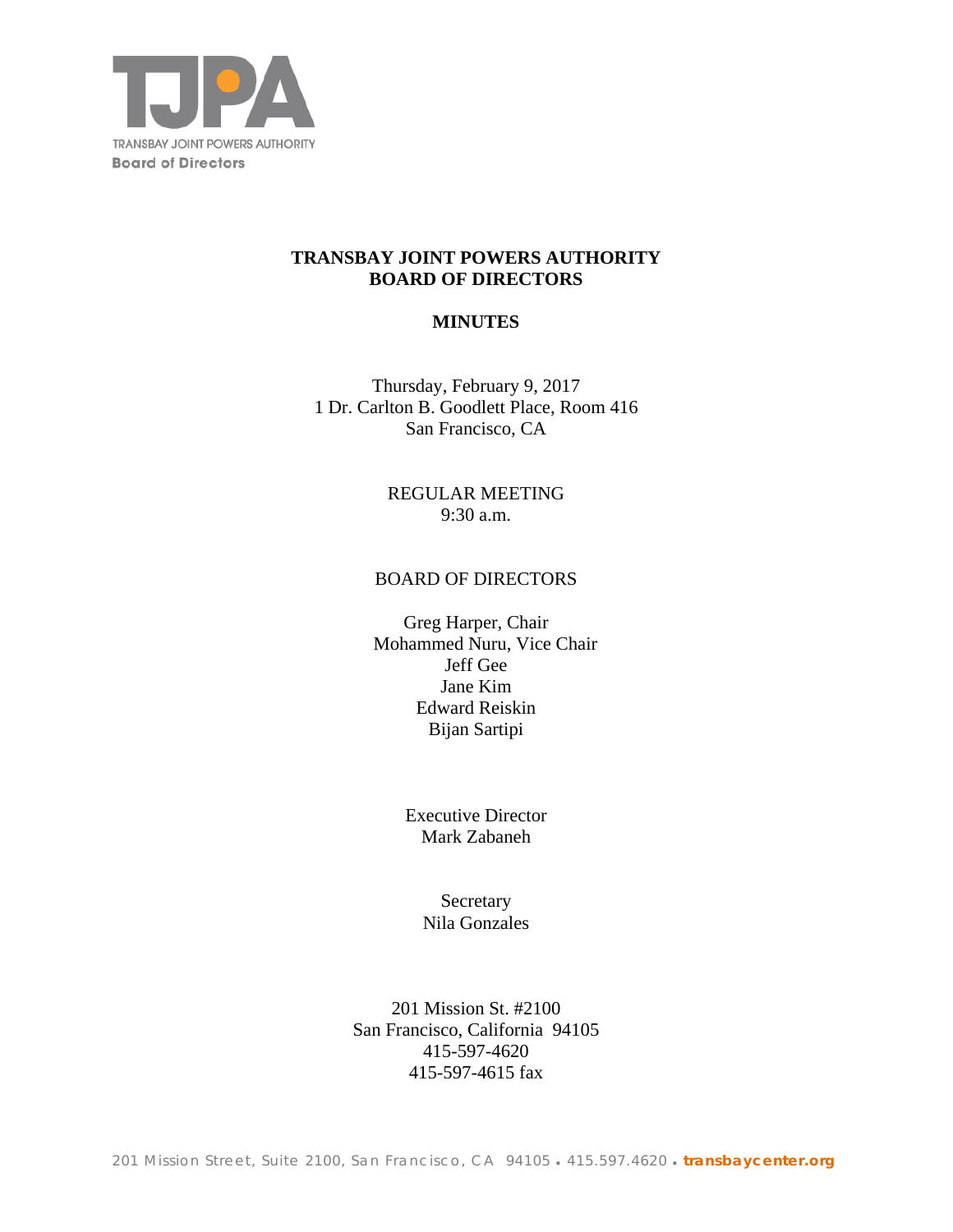### 9:30 – REGULAR MEETING

### ORDER OF BUSINESS

### 1. Call to Order

Chair Harper called the meeting to order at 9:35 a.m.

2. Roll Call

Present: Jeff Gee Jane Kim Ed Reiskin Bijan Sartipi Mohammed Nuru Greg Harper

*Secretary Gonzales announced that Chair Harper requested to move items 3 and 4 to the end of the Regular Calendar and there were no objections.* 

#### 3. Communications

Per concurrence of the Board, item moved to the end of the Regular Calendar.

4. Board of Director's New and Old Business

Per concurrence of the Board, item moved to the end of the Regular Calendar.

#### 5. Executive Director's Report

Executive Director Zabaneh reported that the California Transportation Commission (CTC) approved a 25-year lease for the Bus Storage Facility at their January 19, 2017 meeting and the TJPA has provided AC Transit with a sublease based on the lease terms provided by Caltrans and approved by the CTC. The AC Transit Board is expected to approve the sublease at their meeting later this month. He further reported, in follow up to the TJPA Board's desire to extend an invitation to the California High Speed Rail Authority (CHSRA) to join the TJPA Board, he met with CHSRA's Chief Executive Officer Jeff Morales and he agreed that adding the CHSRA to the TJPA Board will be beneficial with Phase 1 nearly complete and the focus being on Phase 2, which includes bringing high speed rail and Caltrain to the Transbay Transit Center. He also stated that the San Francisco County Transportation Authority (SFCTA) allocation of \$6.8 million to advance Phase 2 will now be considered at the February 28, 2017 meeting due to the new commissioners needing more time to understand the request. Additionally, he reported that he met with San Francisco Planning Director John Rahaim, on January 31, 2017, to discuss the development of an integrated schedule for Phase 2 and the City's Railyard Alternatives and I-280 Boulevard (RAB) feasibility study. He also provided Mr. Rahaim with an update on the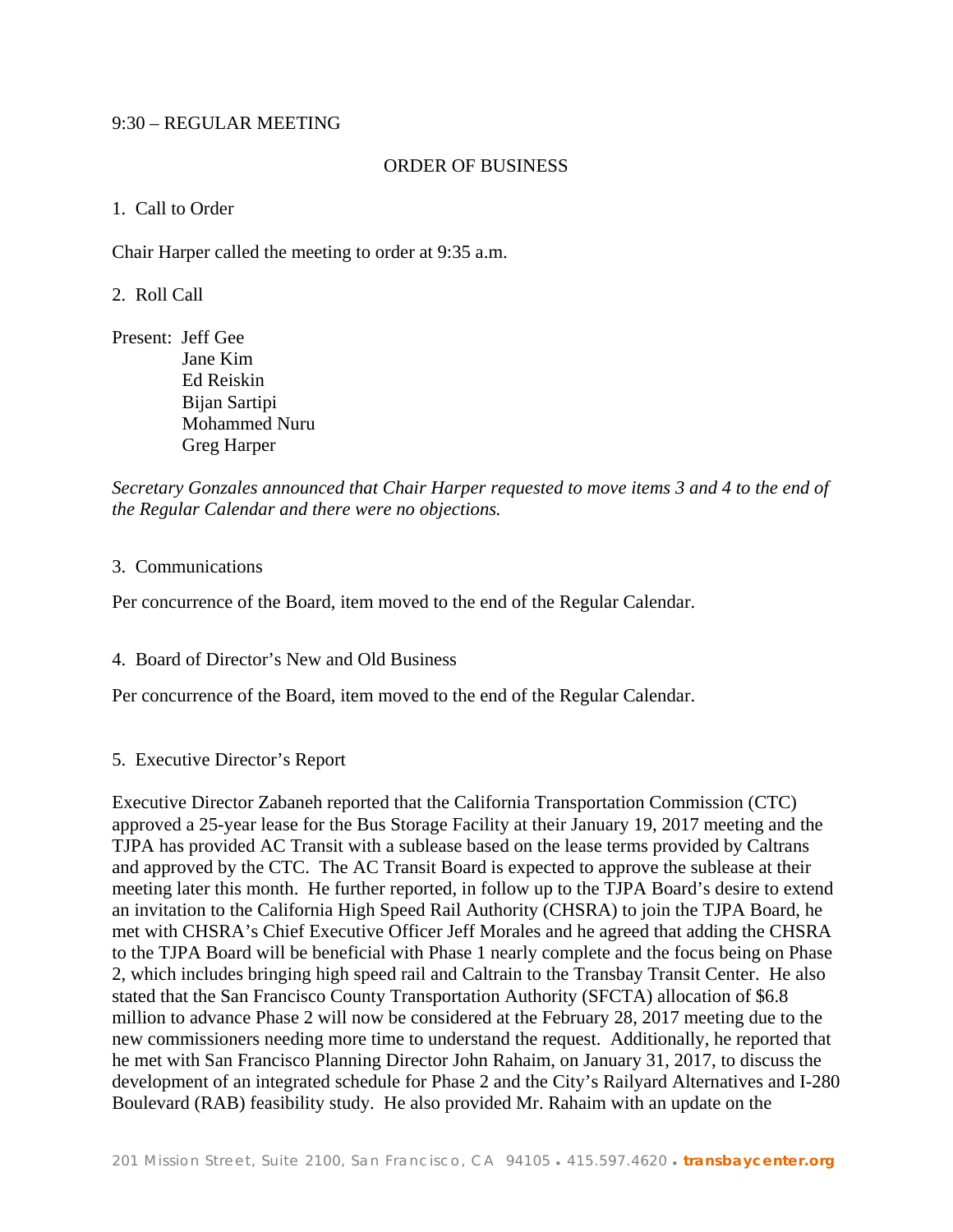Supplemental Environmental Impact Study/Environmental Impact Report (SEIS/EIR) and responses to the City's comments.

Director Reiskin inquired on whether other comments were received on the SEIS/EIR that were of substance in shaping the final. Executive Director Zabaneh stated he did not believe so and felt the comments from the Planning Department could be addressed.

## 6. Construction Update

Dennis Turchon, Senior Construction Manager, and Ron Alameida, Director of Design and Construction, presented the update.

Director Reiskin suggested the team work with the communications staff of the various operators and the City of San Francisco to make recommendations on opening celebration options. He also stated it would be helpful for the Board to understand any delays for beginning operations, at or soon after substantial completion, due to not having the facility operator onboard.

Vice Chair Nuru requested a schedule of specific details that need to be in place to open.

Director Gee stated the onboarding of the Master Lessee and tenant improvement buildout is not on the schedule shown in this presentation. Mr. Alameida stated he is working with Executive Director Zabaneh and team to incorporate those components into the presentation.

# 7. Citizens Advisory Committee (CAC) Update

Secretary Gonzales announced that Bruce Agid, TJPA CAC Chair, was unable to be present but asked the agency to read his comments into the record. TJPA CAC liaison Scott Boule read the following statement from CAC Chair Agid:

*"As our CAC was cancelled this month, my comments today are brief and limited to 2 subjects.* 

*1. CAC Co-Chair Lauren Post and I attended a meeting on January 19th between Mark Zabaneh, Scott Boule, other TJPA Project team members and Jeff Kositsky and Sam Dodge from the Department of Homelessness and Supportive Housing. We were pleased with the depth of the discussion and the possibilities identified for the groups to work together to ready the Transit Center and adjacent neighborhoods for the opening of the center to address and support the homeless population which most certainly will be attracted. It was pointed out it would have been advantageous to have had this discussion earlier. With that said, there is a sense of urgency and potential opportunities and next steps were identified. The CAC looks forward to a presentation on the elements of a plan and schedule within the next few months.* 

*2. We continue to encourage and look forward to seeing an agreement between the TJPA Project Team and the San Francisco Planning Department on a fully funded integrated roadmap to complete the planning efforts for Phase 2 of the project, the "Downtown Extension (DTX)".*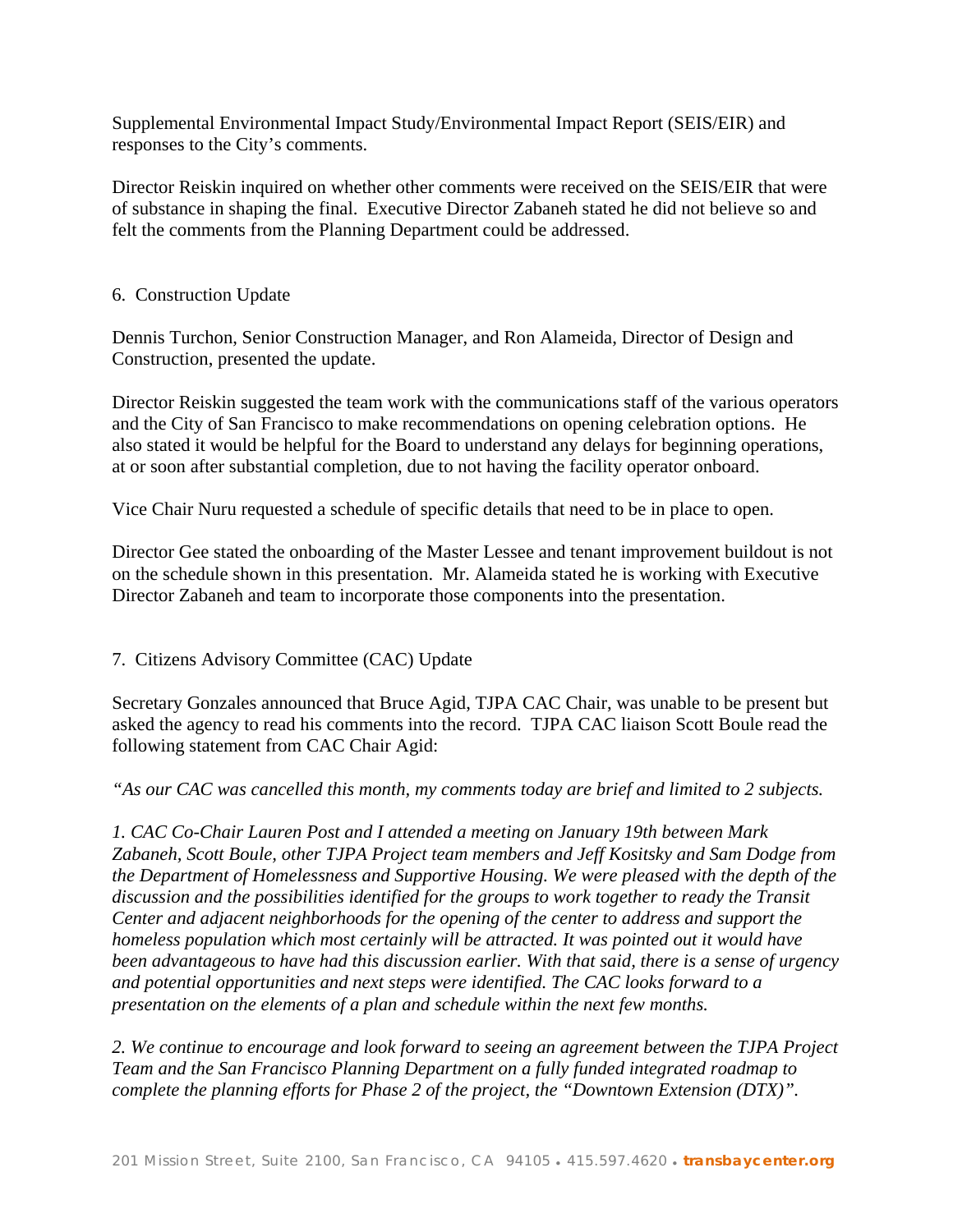*This includes Phase 3 of the RAB Study, which will provide the Decision Makers with a complete analysis and recommendation on a preferred alignment for the DTX.* 

*Thank you for the opportunity to provide this update and look forward to providing the CAC update in person next month."* 

### 8. Public Comment

Members of the public may address the Authority on matters that are within the Authority's jurisdiction and are not on today's calendar.

Jim Patrick expressed concerns regarding delays with onboarding the Master Lessee and urged Board to move briskly. He also conveyed his disappointment that the SFCTA allocation of \$6.8 million for DTX was not approved at their January 24, 2017 meeting.

# THE FOLLOWING MATTERS BEFORE THE TRANSBAY JOINT POWERS AUTHORITY ARE RECOMMENDED FOR ACTION AS STATED BY THE EXECUTIVE DIRECTOR OR THE CHAIR.

# CONSENT CALENDAR

9. All matters listed hereunder constitute a Consent Calendar, are considered to be routine by the Transbay Joint Powers Authority, and will be acted upon by a single vote. There will be no separate discussion of these items unless a member of the Board or the public so requests, in which event the matter shall be removed from the Consent Calendar and considered as a separate item.

- (9.1) Approving the Minutes of the January 12, 2017 meeting.
- (9.2) Authorizing the Executive Director to execute Amendment No. 2 to the Seifel Consulting and The Concord Group real estate economics bench consultants' contracts to extend the term of the agreements to December 31, 2018.

#### RESOLUTION 17-004

No public comment.

On motion to approve the Consent Calendar:

ADOPTED: AYES – Gee, Kim Reiskin, Nuru, and Harper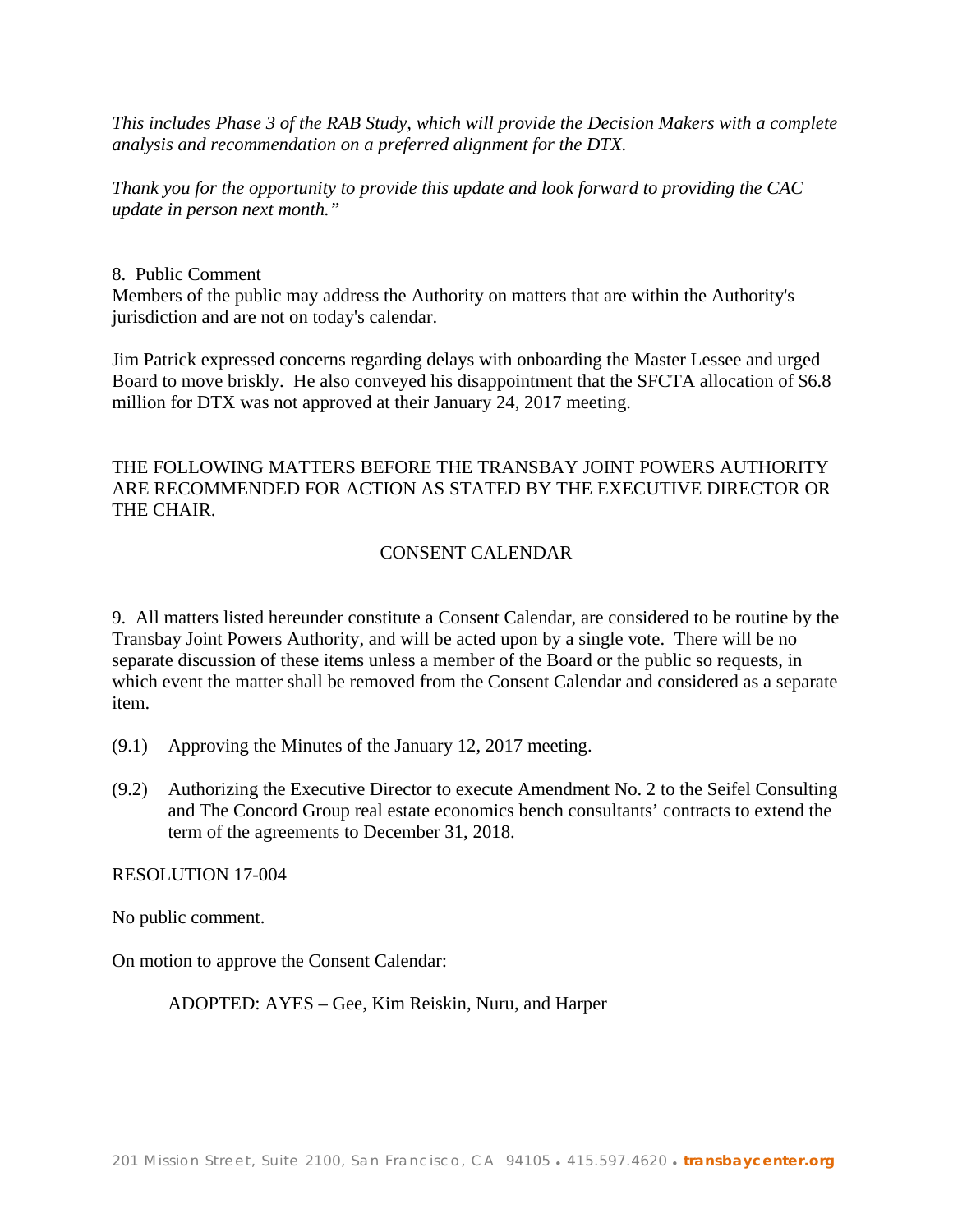## REGULAR CALENDAR

10. Presentation by Boston Properties of its interest and capabilities with respect to managing the Terminal.

Chair Harper introduced the item by stating the presentation is solely the result of his initiative and staff had not been involved. Steven Colvin of Boston Properties provided the presentation.

11. Authorizing the Executive Director to execute a Site License Agreement with Concourse Communications Group, a wholly owned subsidiary of Boingo Wireless, to provide neutral host distributed antenna system services for a twenty-year term, with upfront payments to the TJPA totaling \$1,000,000, additional payments totaling a minimum \$2,500,000 and up to \$3,000,000 as carriers are signed, and minimum annual payments to the TJPA of 25% of gross revenue or \$125,000, whichever is greater.

Sara DeBord, Chief Financial Officer, presented the item.

No public comment.

RESOLUTION 17-005

On motion to approve:

ADOPTED: AYES – Gee, Kim, Reiskin, Nuru, and Harper

12. Authorizing the Executive Director to execute an amendment to the Professional Services Agreement with URS Corporation to accommodate increased Program Management/Program Controls services for an amount not to exceed \$5,400,000.

Dennis Turchon, Senior Construction Manager, presented the item.

Chair Harper stated he wanted to separate the DTX component of the item. Executive Director Zabaneh explained that the DTX component of the item is for project management/project controls, not for design. Following further discussion, Chair Harper withdrew his request to bifurcate the DTX portion of the amendment.

After some discussion, there was a motion by Vice Chair Nuru, clarified by Director Reiskin, and seconded by Director Kim, to continue the item to the next meeting so staff could provide more specificity on the amendment.

No public comment.

On motion to continue the item to the next meeting:

AYES – Gee, Kim Reiskin, Nuru, and Harper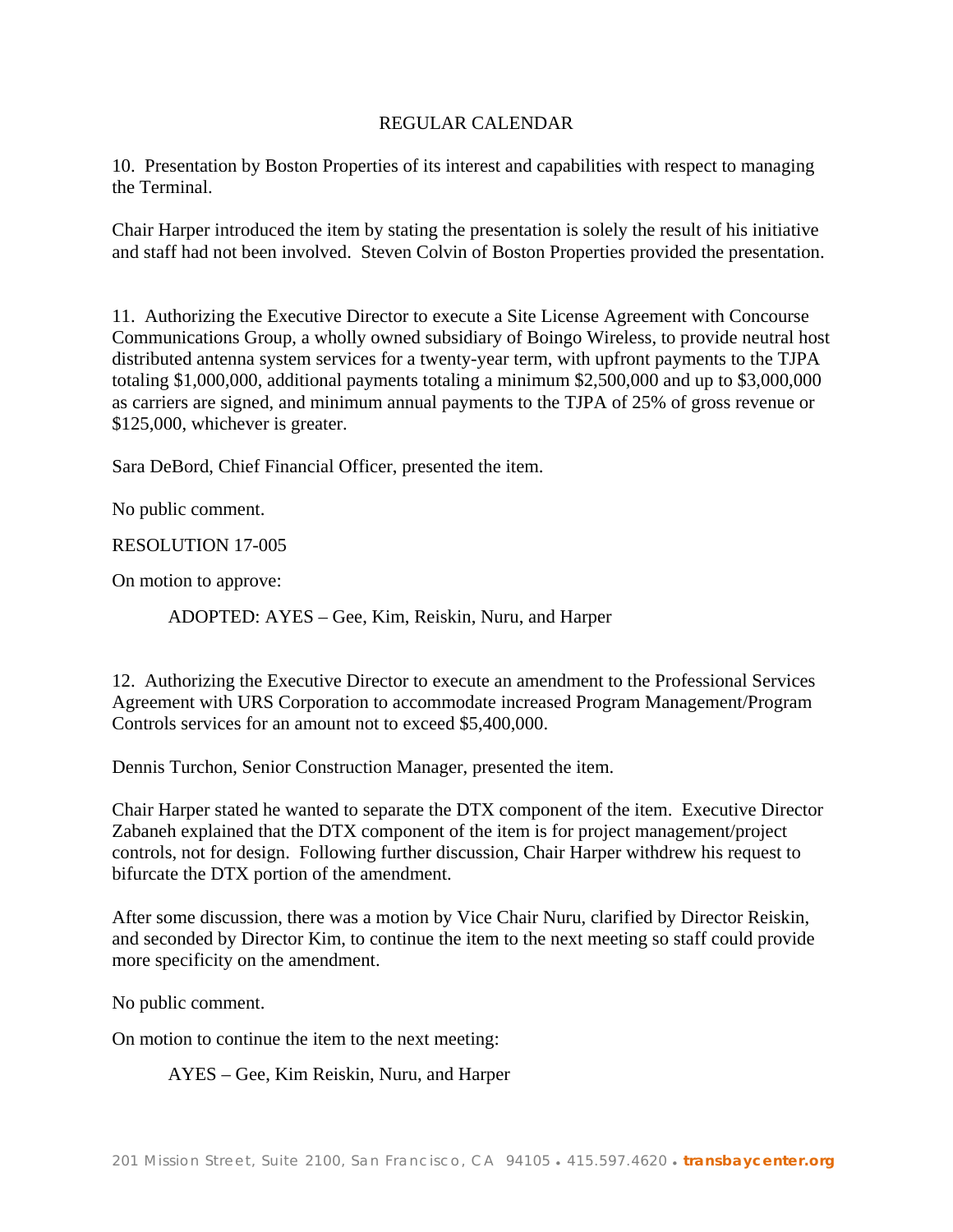13. Authorizing the Executive Director to execute an agreement for Federal Advocacy Services with Carpi & Clay, Inc. for two years and compensation of \$320,000 with an option to extend the agreement for up to four one-year terms and defined increases in compensation if the options are exercised.

Scott Boule, Legislative Affairs/Community Outreach Manager, presented the item.

No public comment.

RESOLUTION 17-006

On motion to approve:

ADOPTED: AYES – Gee, Kim, Reiskin, Nuru, and Harper

14. Election of Chair and Vice Chair pursuant to the TJPA Joint Powers Agreement.

Director Reiskin nominated Director Nuru as Chair of the TJPA. Director Kim seconded the nomination.

No public comment.

On motion to elect Director Nuru as Chair:

AYES – Gee, Kim, Reiskin, Nuru, and Harper

The motion to elect Director Nuru as Chair passed.

Director Harper nominated Director Gee as Vice Chair of the TJPA. Director Reiskin seconded the nomination.

No public comment.

On motion to elect Director Gee as Vice Chair:

AYES – Gee, Kim, Reiskin, Nuru, and Harper

The motion to elect Director Gee as Vice Chair passed.

*Per concurrence of the Board, earlier in the meeting, the next two items were moved to the end of the regular calendar.* 

3. Communications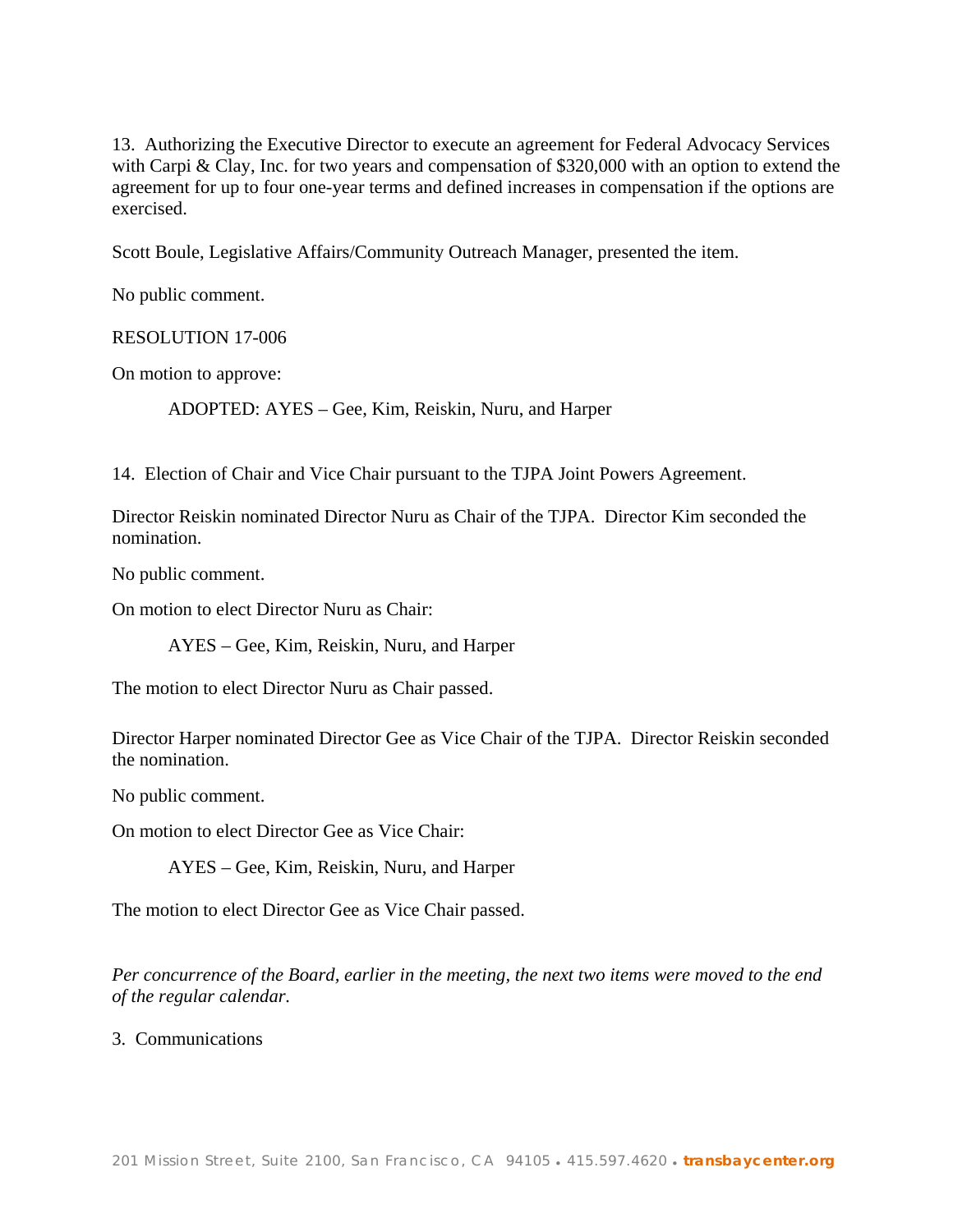Director Harper stated he prefers placement of this item at the end of the agenda which is similar to other bodies he has served on; however, he understands its current placement is in accordance with how San Francisco works it.

4. Board of Director's New and Old Business

None.

### RECESS REGULAR MEETING AND CONVENE CLOSED SESSION

There was no member of the public who indicated that they would like to comment on the items scheduled for discussion in closed session.

## CLOSED SESSION

15. Call to Order

The closed session was called to order at 11:30 a.m.

16. Roll Call

Present: Jeff Gee Jane Kim Ed Reiskin Bijan Sartipi Mohammed Nuru Greg Harper

17. CONFERENCE WITH REAL PROPERTY NEGOTIATORS (Gov. Code section 54956.8)

Property: Transbay Transit Center (generally located between Mission, Beale, Howard, and Second Street in San Francisco; Assessor's Block 3721, Lots 006 and 124; Assessor's Block 3720, Lots 010 and 011; Assessor's Block 3719, Lot 003)

Agency negotiator: Mark Zabaneh, Executive Director; Shuprotim Bhaumik, HR&A Advisors, Inc.; Joan Story, Sheppard Mullin

Negotiating parties:

- Cushman & Wakefield
- Lincoln Property Company

Under negotiation: Price and terms of payment for long-term master lease of Transbay Transit **Center** 

18. CONFERENCE WITH LEGAL COUNSEL—EXISTING LITIGATION (Paragraph (1) of subdivision (d) of Gov. Code Section 54956.9)